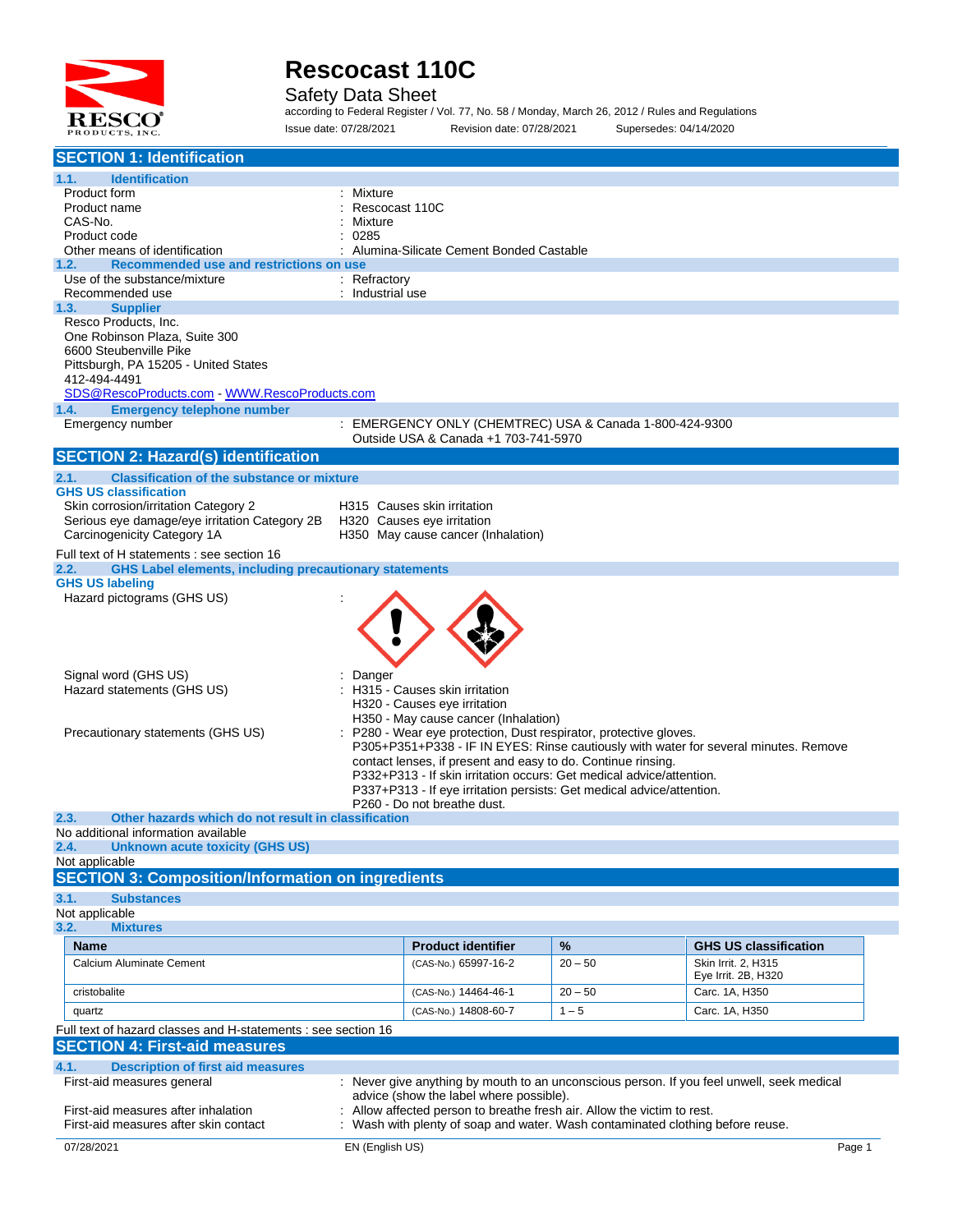Safety Data Sheet

according to Federal Register / Vol. 77, No. 58 / Monday, March 26, 2012 / Rules and Regulations

| First-aid measures after eye contact                                                                       | : IF IN EYES: Rinse cautiously with water for several minutes. Remove contact lenses, if present                |  |  |  |  |  |
|------------------------------------------------------------------------------------------------------------|-----------------------------------------------------------------------------------------------------------------|--|--|--|--|--|
| First-aid measures after ingestion                                                                         | and easy to do. Continue rinsing.<br>: Rinse mouth. Do NOT induce vomiting. Obtain emergency medical attention. |  |  |  |  |  |
| Most important symptoms and effects (acute and delayed)<br>4.2.                                            |                                                                                                                 |  |  |  |  |  |
| Potential Adverse human health effects and<br>symptoms                                                     | : Based on available data, the classification criteria are not met.                                             |  |  |  |  |  |
| Symptoms/effects after inhalation                                                                          | : May cause cancer by inhalation. Danger of serious damage to health by prolonged exposure                      |  |  |  |  |  |
| Symptoms/effects after skin contact                                                                        | through inhalation.<br>Causes skin irritation.                                                                  |  |  |  |  |  |
| Symptoms/effects after eye contact                                                                         | : Causes eye irritation.                                                                                        |  |  |  |  |  |
| Immediate medical attention and special treatment, if necessary<br>4.3.                                    |                                                                                                                 |  |  |  |  |  |
| No additional information available<br><b>SECTION 5: Fire-fighting measures</b>                            |                                                                                                                 |  |  |  |  |  |
|                                                                                                            |                                                                                                                 |  |  |  |  |  |
| 5.1.<br>Suitable (and unsuitable) extinguishing media<br>Suitable extinguishing media                      | : Use extinguishing media appropriate for surrounding fire.                                                     |  |  |  |  |  |
| Unsuitable extinguishing media                                                                             | : In case of fire, all extinguishing media allowed.                                                             |  |  |  |  |  |
| Specific hazards arising from the chemical<br>5.2.                                                         |                                                                                                                 |  |  |  |  |  |
| Fire hazard                                                                                                | : Not flammable.                                                                                                |  |  |  |  |  |
| Special protective equipment and precautions for fire-fighters<br>5.3.<br>Firefighting instructions        | : Exercise caution when fighting any chemical fire. Prevent fire-fighting water from entering                   |  |  |  |  |  |
|                                                                                                            | environment.                                                                                                    |  |  |  |  |  |
| Protection during firefighting                                                                             | : Do not enter fire area without proper protective equipment, including respiratory protection.                 |  |  |  |  |  |
| <b>SECTION 6: Accidental release measures</b>                                                              |                                                                                                                 |  |  |  |  |  |
| 6.1.<br>Personal precautions, protective equipment and emergency procedures                                |                                                                                                                 |  |  |  |  |  |
| 6.1.1.<br>For non-emergency personnel                                                                      |                                                                                                                 |  |  |  |  |  |
| <b>Emergency procedures</b><br>6.1.2.<br>For emergency responders                                          | : Do not breathe dust.                                                                                          |  |  |  |  |  |
| Protective equipment                                                                                       | Equip cleanup crew with proper protection.                                                                      |  |  |  |  |  |
| Emergency procedures                                                                                       | : Ventilate area.                                                                                               |  |  |  |  |  |
| <b>Environmental precautions</b><br>6.2.                                                                   |                                                                                                                 |  |  |  |  |  |
| Prevent entry to sewers and public waters.<br>6.3.<br>Methods and material for containment and cleaning up |                                                                                                                 |  |  |  |  |  |
| Methods for cleaning up                                                                                    | : On land, sweep or shovel into suitable containers. Minimize generation of dust.                               |  |  |  |  |  |
| <b>Reference to other sections</b><br>6.4.                                                                 |                                                                                                                 |  |  |  |  |  |
| See Heading 8. Exposure controls and personal protection.                                                  |                                                                                                                 |  |  |  |  |  |
| <b>SECTION 7: Handling and storage</b>                                                                     |                                                                                                                 |  |  |  |  |  |
| <b>Precautions for safe handling</b><br>7.1.<br>Precautions for safe handling                              | : Do not handle until all safety precautions have been read and understood. Avoid raising dust.                 |  |  |  |  |  |
|                                                                                                            | Avoid contact with skin and eyes. Do not breathe dust.                                                          |  |  |  |  |  |
| Hygiene measures                                                                                           | : Wash hands and other exposed areas with mild soap and water before eating, drinking or                        |  |  |  |  |  |
|                                                                                                            | smoking and when leaving work.                                                                                  |  |  |  |  |  |
| Conditions for safe storage, including any incompatibilities<br>7.2.<br>Storage conditions                 | : Store this product in a dry location where it can be protected from the elements.                             |  |  |  |  |  |
| Incompatible products                                                                                      | : Strong bases. Strong acids.                                                                                   |  |  |  |  |  |
| <b>SECTION 8: Exposure controls/personal protection</b>                                                    |                                                                                                                 |  |  |  |  |  |
| 8.1.<br><b>Control parameters</b>                                                                          |                                                                                                                 |  |  |  |  |  |
| <b>Rescocast 110C (Mixture)</b>                                                                            |                                                                                                                 |  |  |  |  |  |
| No additional information available                                                                        |                                                                                                                 |  |  |  |  |  |
| Calcium Aluminate Cement (65997-16-2)                                                                      |                                                                                                                 |  |  |  |  |  |
| No additional information available                                                                        |                                                                                                                 |  |  |  |  |  |
|                                                                                                            |                                                                                                                 |  |  |  |  |  |
| cristobalite (14464-46-1)                                                                                  |                                                                                                                 |  |  |  |  |  |
| <b>USA - ACGIH - Occupational Exposure Limits</b>                                                          |                                                                                                                 |  |  |  |  |  |
| ACGIH TWA (mg/m <sup>3</sup> )                                                                             | 0.025 mg/m <sup>3</sup> respirable dust                                                                         |  |  |  |  |  |
| <b>USA - OSHA - Occupational Exposure Limits</b>                                                           |                                                                                                                 |  |  |  |  |  |
| OSHA PEL (TWA) (mg/m <sup>3</sup> )                                                                        | 0.05 mg/m <sup>3</sup> respirable dust                                                                          |  |  |  |  |  |
| quartz (14808-60-7)                                                                                        |                                                                                                                 |  |  |  |  |  |
| <b>USA - ACGIH - Occupational Exposure Limits</b>                                                          |                                                                                                                 |  |  |  |  |  |
| ACGIH TWA (mg/m <sup>3</sup> )                                                                             | 0.025 mg/m <sup>3</sup> (Silica-Crystalline Quartz; USA; Time-weighted average exposure limit 8                 |  |  |  |  |  |
|                                                                                                            | h; TLV - Adopted Value; Respirable fraction)                                                                    |  |  |  |  |  |
| <b>USA - OSHA - Occupational Exposure Limits</b>                                                           |                                                                                                                 |  |  |  |  |  |
| Local name                                                                                                 | Silica, crystalline quartz, respirable dust                                                                     |  |  |  |  |  |
| OSHA PEL (TWA) (mg/m <sup>3</sup> )                                                                        |                                                                                                                 |  |  |  |  |  |
|                                                                                                            | 0.05 mg/m <sup>3</sup> respirable dust                                                                          |  |  |  |  |  |
| Remark (OSHA)                                                                                              | $(3)$ See Table Z-3.<br>EN (English US)                                                                         |  |  |  |  |  |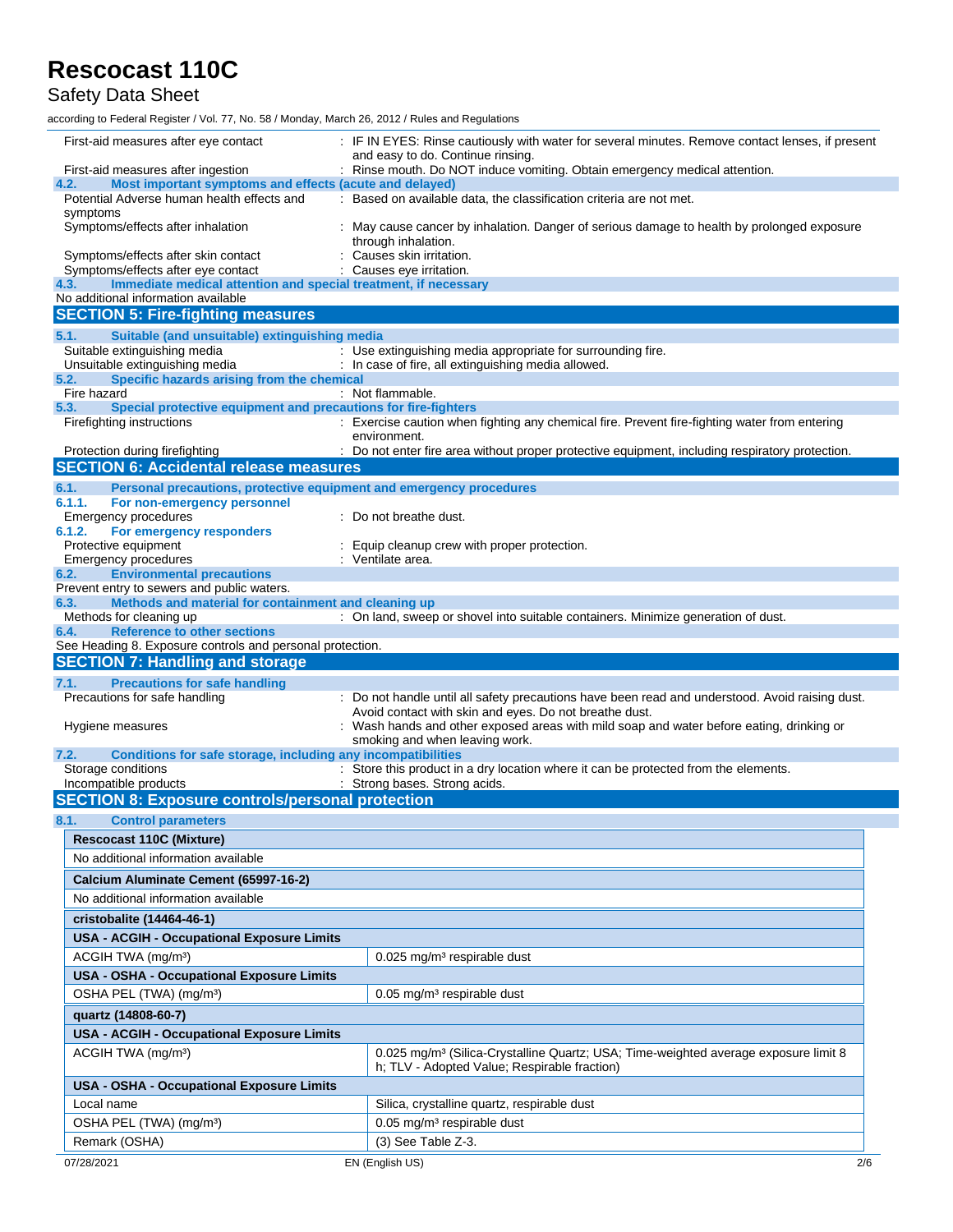Safety Data Sheet

according to Federal Register / Vol. 77, No. 58 / Monday, March 26, 2012 / Rules and Regulations

| 8.2.<br><b>Appropriate engineering controls</b>                         |                                                                 |     |
|-------------------------------------------------------------------------|-----------------------------------------------------------------|-----|
| Appropriate engineering controls                                        | : Provide adequate ventilation to minimize dust concentrations. |     |
| Individual protection measures/Personal protective equipment<br>8.3.    |                                                                 |     |
| Personal protective equipment:                                          |                                                                 |     |
| Avoid all unnecessary exposure.                                         |                                                                 |     |
| Hand protection:                                                        |                                                                 |     |
| Wear protective gloves.<br>Eye protection:                              |                                                                 |     |
| Chemical goggles or safety glasses                                      |                                                                 |     |
| Skin and body protection:                                               |                                                                 |     |
| Wear suitable protective clothing                                       |                                                                 |     |
| <b>Respiratory protection:</b>                                          |                                                                 |     |
| Wear appropriate mask                                                   |                                                                 |     |
| Other information:                                                      |                                                                 |     |
| Do not eat, drink or smoke during use.                                  |                                                                 |     |
| <b>SECTION 9: Physical and chemical properties</b>                      |                                                                 |     |
| 9.1.<br>Information on basic physical and chemical properties           |                                                                 |     |
| Physical state                                                          | : Solid                                                         |     |
| Appearance                                                              | Granular mixture.                                               |     |
| Color                                                                   | Off-white                                                       |     |
| Odor                                                                    | earthy                                                          |     |
| Odor threshold                                                          | Not applicable                                                  |     |
| рH                                                                      | No data available                                               |     |
|                                                                         | : $>2000$ °F                                                    |     |
| Melting point                                                           |                                                                 |     |
| Freezing point                                                          | : Not applicable                                                |     |
| Boiling point                                                           | : Not applicable                                                |     |
| Critical temperature                                                    | Not applicable                                                  |     |
| Critical pressure                                                       | Not applicable                                                  |     |
| Flash point                                                             | Not applicable                                                  |     |
| Relative evaporation rate (butyl acetate=1)                             | Not applicable                                                  |     |
| Relative evaporation rate (ether=1)                                     | Not applicable                                                  |     |
| Flammability (solid, gas)                                               | Non flammable.                                                  |     |
| Vapor pressure                                                          | Not Applicable                                                  |     |
| Vapor pressure at 50 °C                                                 | Not Applicable                                                  |     |
| Relative vapor density at 20 °C                                         | No data available                                               |     |
| Relative density                                                        | : ≈ 1.8                                                         |     |
| Solubility                                                              | Slightly soluble.                                               |     |
| Partition coefficient n-octanol/water (Log Pow)                         | : No data available                                             |     |
| Auto-ignition temperature                                               | Not applicable                                                  |     |
| Decomposition temperature                                               | : No data available                                             |     |
|                                                                         |                                                                 |     |
| Viscosity, kinematic<br>Viscosity, dynamic                              | No data available<br>Not Applicable                             |     |
| <b>Explosion limits</b>                                                 | Not applicable                                                  |     |
|                                                                         |                                                                 |     |
| <b>Explosive properties</b>                                             | : No data available                                             |     |
| Oxidizing properties                                                    | : No data available                                             |     |
| <b>Other information</b><br>9.2.<br>No additional information available |                                                                 |     |
| <b>SECTION 10: Stability and reactivity</b>                             |                                                                 |     |
|                                                                         |                                                                 |     |
| 10.1.<br><b>Reactivity</b><br>Hydraulic setting.                        |                                                                 |     |
| <b>Chemical stability</b><br>10.2.                                      |                                                                 |     |
| Stable under normal conditions of use.                                  |                                                                 |     |
| 10.3.<br><b>Possibility of hazardous reactions</b>                      |                                                                 |     |
| Not established.                                                        |                                                                 |     |
| 10.4.<br><b>Conditions to avoid</b><br>Avoid dust formation.            |                                                                 |     |
| <b>Incompatible materials</b><br>10.5.                                  |                                                                 |     |
| Strong acids. Strong bases.                                             |                                                                 |     |
| 10.6.<br><b>Hazardous decomposition products</b>                        |                                                                 |     |
| No additional information available                                     |                                                                 |     |
| 07/28/2021                                                              | EN (English US)                                                 | 3/6 |
|                                                                         |                                                                 |     |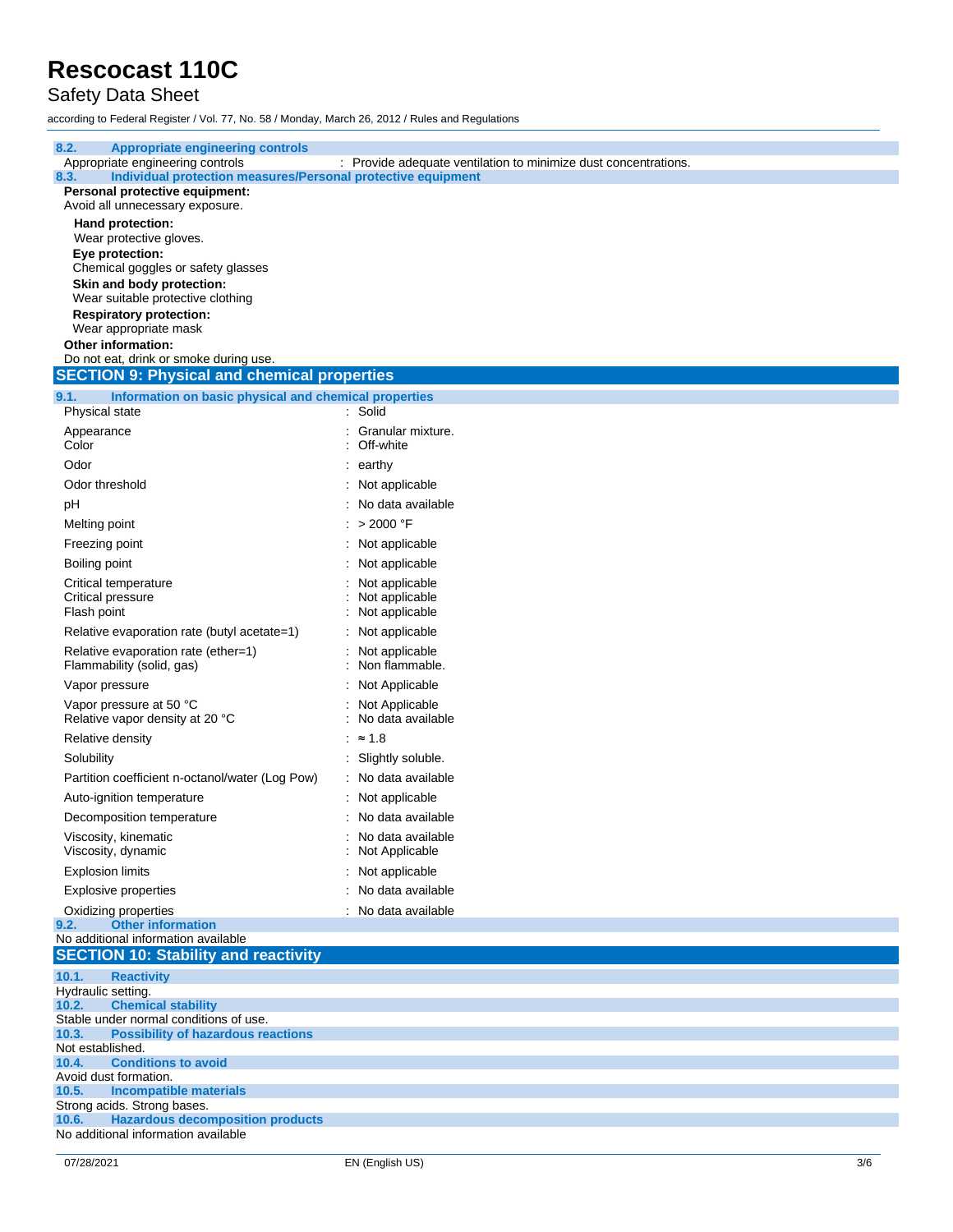#### Safety Data Sheet

according to Federal Register / Vol. 77, No. 58 / Monday, March 26, 2012 / Rules and Regulations

| <b>SECTION 11: Toxicological information</b>         |                                                                                                                   |  |  |  |  |
|------------------------------------------------------|-------------------------------------------------------------------------------------------------------------------|--|--|--|--|
| <b>Information on toxicological effects</b><br>11.1. |                                                                                                                   |  |  |  |  |
| Acute toxicity (oral)                                | : Not classified                                                                                                  |  |  |  |  |
| Acute toxicity (dermal)                              | Not classified                                                                                                    |  |  |  |  |
| Acute toxicity (inhalation)                          | Not classified                                                                                                    |  |  |  |  |
| Skin corrosion/irritation                            | Causes skin irritation.                                                                                           |  |  |  |  |
| Serious eye damage/irritation                        | Causes eye irritation.                                                                                            |  |  |  |  |
| Respiratory or skin sensitization                    | Not classified                                                                                                    |  |  |  |  |
| Germ cell mutagenicity                               | Not classified                                                                                                    |  |  |  |  |
| Carcinogenicity                                      | May cause cancer (Inhalation).                                                                                    |  |  |  |  |
| quartz (14808-60-7)                                  |                                                                                                                   |  |  |  |  |
| IARC group                                           | 1 - Carcinogenic to humans                                                                                        |  |  |  |  |
| Reproductive toxicity<br>STOT-single exposure        | Not classified<br>Not classified                                                                                  |  |  |  |  |
| STOT-repeated exposure                               | Not classified                                                                                                    |  |  |  |  |
| Aspiration hazard                                    | Not classified                                                                                                    |  |  |  |  |
| Viscosity, kinematic                                 | No data available                                                                                                 |  |  |  |  |
| Potential Adverse human health effects and           | Based on available data, the classification criteria are not met.                                                 |  |  |  |  |
| symptoms                                             |                                                                                                                   |  |  |  |  |
| Symptoms/effects after inhalation                    | : May cause cancer by inhalation. Danger of serious damage to health by prolonged exposure<br>through inhalation. |  |  |  |  |
| Symptoms/effects after skin contact                  | Causes skin irritation.                                                                                           |  |  |  |  |
| Symptoms/effects after eye contact                   | Causes eye irritation.                                                                                            |  |  |  |  |
| <b>SECTION 12: Ecological information</b>            |                                                                                                                   |  |  |  |  |
| <b>Toxicity</b><br>12.1.                             |                                                                                                                   |  |  |  |  |
| No additional information available                  |                                                                                                                   |  |  |  |  |
| <b>Persistence and degradability</b><br>12.2.        |                                                                                                                   |  |  |  |  |
| <b>Rescocast 110C (Mixture)</b>                      |                                                                                                                   |  |  |  |  |
| Persistence and degradability                        | Not established.                                                                                                  |  |  |  |  |
| cristobalite (14464-46-1)                            |                                                                                                                   |  |  |  |  |
| Persistence and degradability                        | Mineral. Not applicable.                                                                                          |  |  |  |  |
|                                                      |                                                                                                                   |  |  |  |  |
| Chemical oxygen demand (COD)                         | Not applicable                                                                                                    |  |  |  |  |
| ThOD                                                 | Not applicable                                                                                                    |  |  |  |  |
| BOD (% of ThOD)                                      | Not applicable                                                                                                    |  |  |  |  |
| quartz (14808-60-7)                                  |                                                                                                                   |  |  |  |  |
| Persistence and degradability                        | Not applicable.                                                                                                   |  |  |  |  |
| Biochemical oxygen demand (BOD)                      | Not applicable                                                                                                    |  |  |  |  |
| Chemical oxygen demand (COD)                         | Not applicable                                                                                                    |  |  |  |  |
| ThOD                                                 | Not applicable                                                                                                    |  |  |  |  |
| 12.3.<br><b>Bioaccumulative potential</b>            |                                                                                                                   |  |  |  |  |
| <b>Rescocast 110C (Mixture)</b>                      |                                                                                                                   |  |  |  |  |
| Bioaccumulative potential                            | Not established.                                                                                                  |  |  |  |  |
| cristobalite (14464-46-1)                            |                                                                                                                   |  |  |  |  |
| Bioaccumulative potential                            | No data available.                                                                                                |  |  |  |  |
|                                                      |                                                                                                                   |  |  |  |  |
| quartz (14808-60-7)                                  | No data available.                                                                                                |  |  |  |  |
| Bioaccumulative potential                            |                                                                                                                   |  |  |  |  |
| 12.4.<br><b>Mobility in soil</b>                     |                                                                                                                   |  |  |  |  |
| cristobalite (14464-46-1)                            |                                                                                                                   |  |  |  |  |
| Ecology - soil                                       | No data available.                                                                                                |  |  |  |  |
| <b>Other adverse effects</b><br>12.5.                |                                                                                                                   |  |  |  |  |
| Effect on the global warming                         | None known                                                                                                        |  |  |  |  |
| Other information                                    | : No other effects known.                                                                                         |  |  |  |  |
| <b>SECTION 13: Disposal considerations</b>           |                                                                                                                   |  |  |  |  |
| 13.1.<br><b>Disposal methods</b>                     |                                                                                                                   |  |  |  |  |
| Product/Packaging disposal recommendations           | : Dispose in a safe manner in accordance with local/national regulations.                                         |  |  |  |  |
| Ecology - waste materials                            | : Avoid release to the environment.                                                                               |  |  |  |  |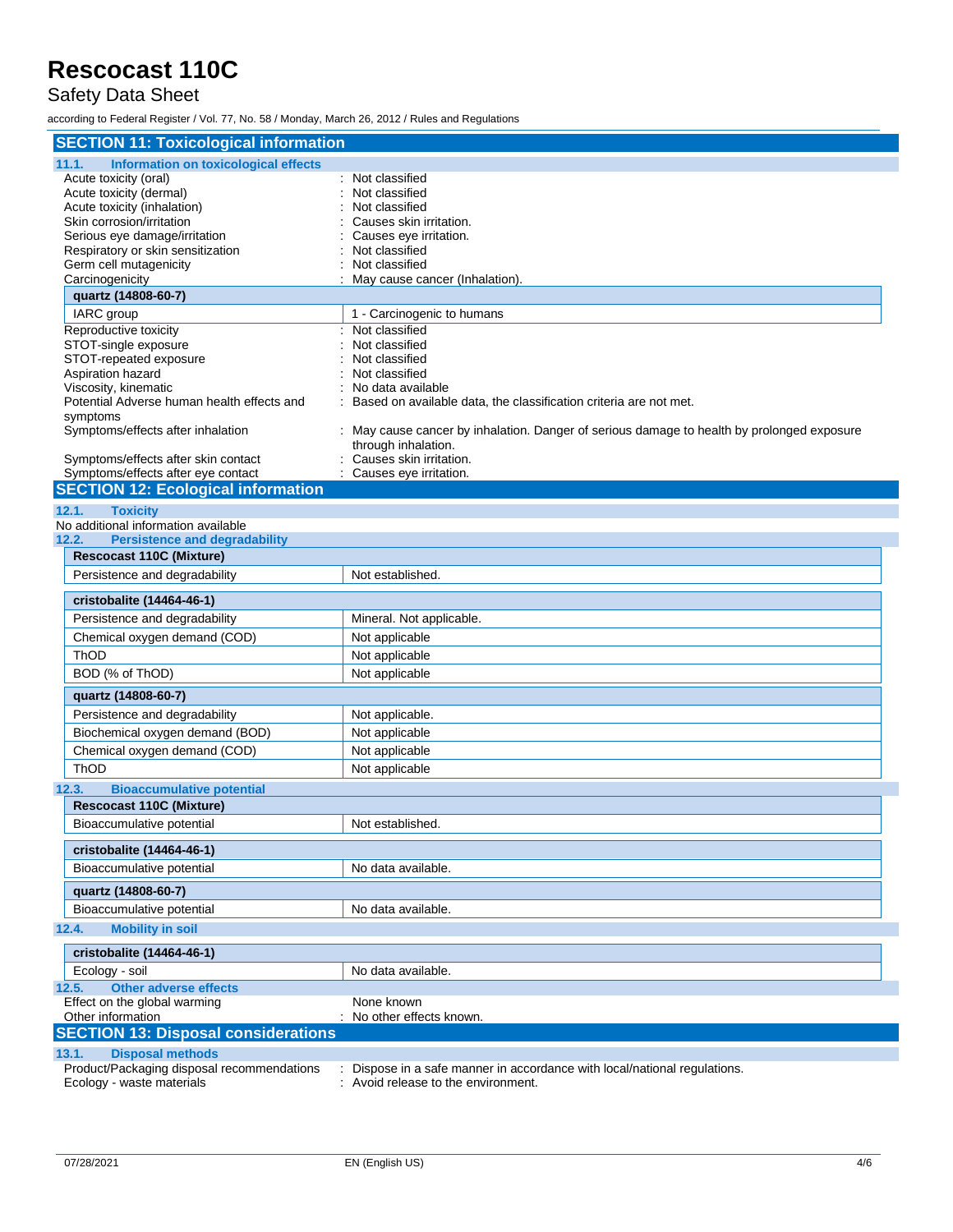#### Safety Data Sheet

according to Federal Register / Vol. 77, No. 58 / Monday, March 26, 2012 / Rules and Regulations

|                                                                                                    |                                                                                                                                                                                      | <b>SECTION 14: Transport information</b>                     |                                   |              |                                                                              |                                                                                                  |                                                                                         |                   |
|----------------------------------------------------------------------------------------------------|--------------------------------------------------------------------------------------------------------------------------------------------------------------------------------------|--------------------------------------------------------------|-----------------------------------|--------------|------------------------------------------------------------------------------|--------------------------------------------------------------------------------------------------|-----------------------------------------------------------------------------------------|-------------------|
|                                                                                                    |                                                                                                                                                                                      | <b>Department of Transportation (DOT)</b>                    |                                   |              |                                                                              |                                                                                                  |                                                                                         |                   |
|                                                                                                    | In accordance with DOT                                                                                                                                                               |                                                              |                                   |              |                                                                              |                                                                                                  |                                                                                         |                   |
|                                                                                                    | Not regulated                                                                                                                                                                        |                                                              |                                   |              |                                                                              |                                                                                                  |                                                                                         |                   |
|                                                                                                    | <b>Transportation of Dangerous Goods</b>                                                                                                                                             |                                                              |                                   |              |                                                                              |                                                                                                  |                                                                                         |                   |
|                                                                                                    | Not regulated                                                                                                                                                                        |                                                              |                                   |              |                                                                              |                                                                                                  |                                                                                         |                   |
|                                                                                                    | <b>Transport by sea</b>                                                                                                                                                              |                                                              |                                   |              |                                                                              |                                                                                                  |                                                                                         |                   |
|                                                                                                    | Not regulated                                                                                                                                                                        |                                                              |                                   |              |                                                                              |                                                                                                  |                                                                                         |                   |
|                                                                                                    | <b>Air transport</b>                                                                                                                                                                 |                                                              |                                   |              |                                                                              |                                                                                                  |                                                                                         |                   |
|                                                                                                    | Not regulated                                                                                                                                                                        |                                                              |                                   |              |                                                                              |                                                                                                  |                                                                                         |                   |
|                                                                                                    |                                                                                                                                                                                      | <b>SECTION 15: Regulatory information</b>                    |                                   |              |                                                                              |                                                                                                  |                                                                                         |                   |
|                                                                                                    | 15.1. US Federal regulations                                                                                                                                                         |                                                              |                                   |              |                                                                              |                                                                                                  |                                                                                         |                   |
|                                                                                                    | <b>Rescocast 110C (Mixture)</b>                                                                                                                                                      |                                                              |                                   |              |                                                                              |                                                                                                  |                                                                                         |                   |
|                                                                                                    | All components of this product are listed as Active, or excluded from listing, on the United States Environmental Protection Agency<br>Toxic Substances Control Act (TSCA) inventory |                                                              |                                   |              |                                                                              |                                                                                                  |                                                                                         |                   |
|                                                                                                    | 15.2. International regulations                                                                                                                                                      |                                                              |                                   |              |                                                                              |                                                                                                  |                                                                                         |                   |
|                                                                                                    | <b>CANADA</b>                                                                                                                                                                        |                                                              |                                   |              |                                                                              |                                                                                                  |                                                                                         |                   |
|                                                                                                    |                                                                                                                                                                                      | Calcium Aluminate Cement (65997-16-2)                        |                                   |              |                                                                              |                                                                                                  |                                                                                         |                   |
|                                                                                                    |                                                                                                                                                                                      | Listed on the Canadian DSL (Domestic Substances List)        |                                   |              |                                                                              |                                                                                                  |                                                                                         |                   |
|                                                                                                    |                                                                                                                                                                                      |                                                              |                                   |              |                                                                              |                                                                                                  |                                                                                         |                   |
|                                                                                                    | cristobalite (14464-46-1)                                                                                                                                                            |                                                              |                                   |              |                                                                              |                                                                                                  |                                                                                         |                   |
|                                                                                                    |                                                                                                                                                                                      | Listed on the Canadian DSL (Domestic Substances List)        |                                   |              |                                                                              |                                                                                                  |                                                                                         |                   |
|                                                                                                    | <b>EU-Regulations</b>                                                                                                                                                                |                                                              |                                   |              |                                                                              |                                                                                                  |                                                                                         |                   |
|                                                                                                    | No additional information available<br><b>National regulations</b>                                                                                                                   |                                                              |                                   |              |                                                                              |                                                                                                  |                                                                                         |                   |
|                                                                                                    | quartz (14808-60-7)                                                                                                                                                                  |                                                              |                                   |              |                                                                              |                                                                                                  |                                                                                         |                   |
|                                                                                                    |                                                                                                                                                                                      |                                                              |                                   |              |                                                                              |                                                                                                  |                                                                                         |                   |
|                                                                                                    |                                                                                                                                                                                      | Listed on IARC (International Agency for Research on Cancer) |                                   |              |                                                                              |                                                                                                  |                                                                                         |                   |
|                                                                                                    | 15.3. US State regulations                                                                                                                                                           |                                                              |                                   |              |                                                                              |                                                                                                  |                                                                                         |                   |
|                                                                                                    | <b>Rescocast 110C (Mixture)</b><br>This product contains crystalline silica, a chemical known to the state of California to                                                          |                                                              |                                   |              |                                                                              |                                                                                                  |                                                                                         |                   |
| U.S. - California - Proposition 65 - Other<br>information                                          |                                                                                                                                                                                      |                                                              |                                   |              | cause cancer. For more information go to WWW.P65Warnings.ca.gov              |                                                                                                  |                                                                                         |                   |
|                                                                                                    |                                                                                                                                                                                      |                                                              |                                   |              |                                                                              |                                                                                                  |                                                                                         |                   |
|                                                                                                    | cristobalite (14464-46-1)                                                                                                                                                            |                                                              |                                   |              |                                                                              |                                                                                                  |                                                                                         |                   |
|                                                                                                    | U.S. -                                                                                                                                                                               | U.S. - California -                                          | U.S. - California -               |              |                                                                              | U.S. - California -                                                                              | No significant risk level                                                               | Maximum allowable |
|                                                                                                    | California -                                                                                                                                                                         | Proposition 65 -                                             | Proposition 65 -                  |              |                                                                              | Proposition 65 -                                                                                 | (NSRL)                                                                                  | dose level (MADL) |
|                                                                                                    | Proposition 65                                                                                                                                                                       | Developmental                                                | Reproductive                      |              |                                                                              | <b>Reproductive Toxicity</b>                                                                     |                                                                                         |                   |
|                                                                                                    | - Carcinogens                                                                                                                                                                        | Toxicity                                                     | Toxicity - Female                 |              |                                                                              | - Male                                                                                           |                                                                                         |                   |
|                                                                                                    | List                                                                                                                                                                                 |                                                              |                                   |              |                                                                              |                                                                                                  |                                                                                         |                   |
|                                                                                                    | Yes                                                                                                                                                                                  | No                                                           | No                                |              |                                                                              | No                                                                                               |                                                                                         |                   |
|                                                                                                    | quartz (14808-60-7)                                                                                                                                                                  |                                                              |                                   |              |                                                                              |                                                                                                  |                                                                                         |                   |
|                                                                                                    | $U.S. -$                                                                                                                                                                             | U.S. - California -                                          | U.S. - California -               |              |                                                                              | U.S. - California -                                                                              | No significant risk level                                                               | Maximum allowable |
|                                                                                                    | California -                                                                                                                                                                         | Proposition 65 -                                             | Proposition 65 -                  |              |                                                                              | Proposition 65 -                                                                                 | (NSRL)                                                                                  | dose level (MADL) |
|                                                                                                    | Proposition 65                                                                                                                                                                       | Developmental                                                | Reproductive                      |              |                                                                              | <b>Reproductive Toxicity</b>                                                                     |                                                                                         |                   |
|                                                                                                    | - Carcinogens                                                                                                                                                                        | Toxicity                                                     | Toxicity - Female                 |              |                                                                              | - Male                                                                                           |                                                                                         |                   |
|                                                                                                    | List                                                                                                                                                                                 |                                                              |                                   |              |                                                                              |                                                                                                  |                                                                                         |                   |
|                                                                                                    | Yes                                                                                                                                                                                  | No                                                           | No                                |              |                                                                              | No                                                                                               |                                                                                         |                   |
|                                                                                                    | <b>Component</b>                                                                                                                                                                     |                                                              | <b>State or local regulations</b> |              |                                                                              |                                                                                                  |                                                                                         |                   |
|                                                                                                    | Cristobalite (14464-46-1)                                                                                                                                                            |                                                              |                                   |              | U.S. - Massachusetts - Right To Know List; U.S. - New Jersey - Right to Know |                                                                                                  |                                                                                         |                   |
| Quartz (14808-60-7)                                                                                |                                                                                                                                                                                      |                                                              |                                   |              | Hazardous Substance List; U.S. - Pennsylvania - RTK (Right to Know) List     |                                                                                                  |                                                                                         |                   |
| U.S. - New Jersey - Right to Know Hazardous Substance List<br><b>SECTION 16: Other information</b> |                                                                                                                                                                                      |                                                              |                                   |              |                                                                              |                                                                                                  |                                                                                         |                   |
|                                                                                                    |                                                                                                                                                                                      |                                                              |                                   |              |                                                                              |                                                                                                  |                                                                                         |                   |
|                                                                                                    | <b>Revision date</b>                                                                                                                                                                 |                                                              |                                   | : 07/28/2021 |                                                                              | according to Federal Register / Vol. 77, No. 58 / Monday, March 26, 2012 / Rules and Regulations |                                                                                         |                   |
|                                                                                                    | Other information                                                                                                                                                                    |                                                              |                                   |              |                                                                              |                                                                                                  | : Report language name. English. In the event of any conflict between English and other |                   |

language versions, the English version shall prevail.

Full text of H-phrases:

|                          | H315 | Causes skin irritation |  |  |  |
|--------------------------|------|------------------------|--|--|--|
|                          | H320 | Causes eye irritation  |  |  |  |
|                          | H350 | May cause cancer       |  |  |  |
| SDS US (GHS HazCom 2012) |      |                        |  |  |  |